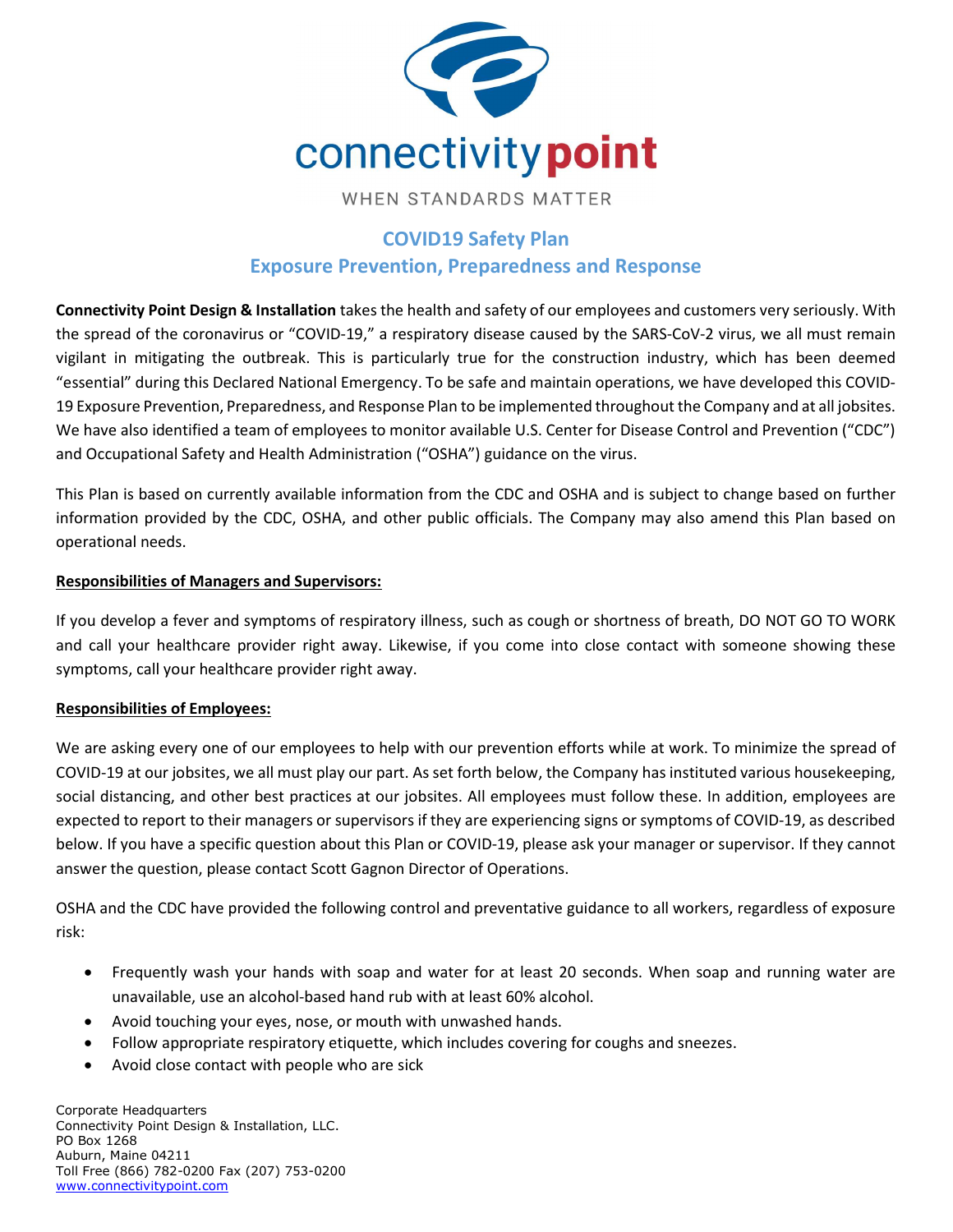

In addition, employees must familiarize themselves with the symptoms of COVID-19:

- Coughing
- Fever
- Shortness of breath, difficulty breathing
- And early symptoms such as chills, body aches, sore throat, headache, diarrhea, nausea/vomiting, and runny nose.

If you develop a fever and symptoms of respiratory illness, such as cough or shortness of breath, DO NOT GO TO WORK and call your healthcare provider right away. Likewise, if you come into close contact with someone showing these symptoms, call your healthcare provider right away.

#### Job Site Protective Measures:

The Company has instituted the following protective measures at all jobsites.

- A. General Safety Policies and Rules
	- Any employee/contractor/visitor showing symptoms of COVID-19 will be asked to leave the jobsite and return home.
	- Safety meetings will be by telephone, if possible. If safety meetings are conducted in-person, attendance will be collected verbally, and the foreman/superintendent will sign-in each attendee. Attendance will not be tracked through passed-around sign-in sheets or mobile devices. During any in-person safety meetings, avoid gathering in groups of more than 10 people and participants must remain at least six (6) feet apart.
	- Employees must avoid physical contact with others and direct employees/contractors/visitors to increase personal space to at least six (6) feet, where possible. Where work trailers are used, only necessary employees should enter the trailers and all employees should maintain social distancing while inside the trailers.
	- All in-person meetings will be limited. To the extent possible, meetings will be conducted by telephone.
	- Employees will be encouraged to stagger breaks and lunches, if practicable, to reduce the size of any group at any one time to less than ten (10) people.
	- The Company understands that due to the nature of our work, access to running water for hand washing may be impracticable. In these situations, the Company will provide, if available, alcohol-based hand sanitizers and/or wipes.
	- Employees should limit the use of co-worker's tools and equipment. To the extent tools must be shared, the Company will provide alcohol-based wipes to clean tools before and after use. When cleaning tools and equipment, consult manufacturing recommendations for proper cleaning techniques and restrictions.
	- Employees are encouraged to limit the need for N95 respirator use, by using engineering and work practice controls to minimize dust. Such controls include the use of water delivery and dust collection systems, as well as limiting exposure time.
	- The Company will divide crews/staff into two (2) groups where possible so that projects can continue working effectively if one of the divided teams is required to quarantine.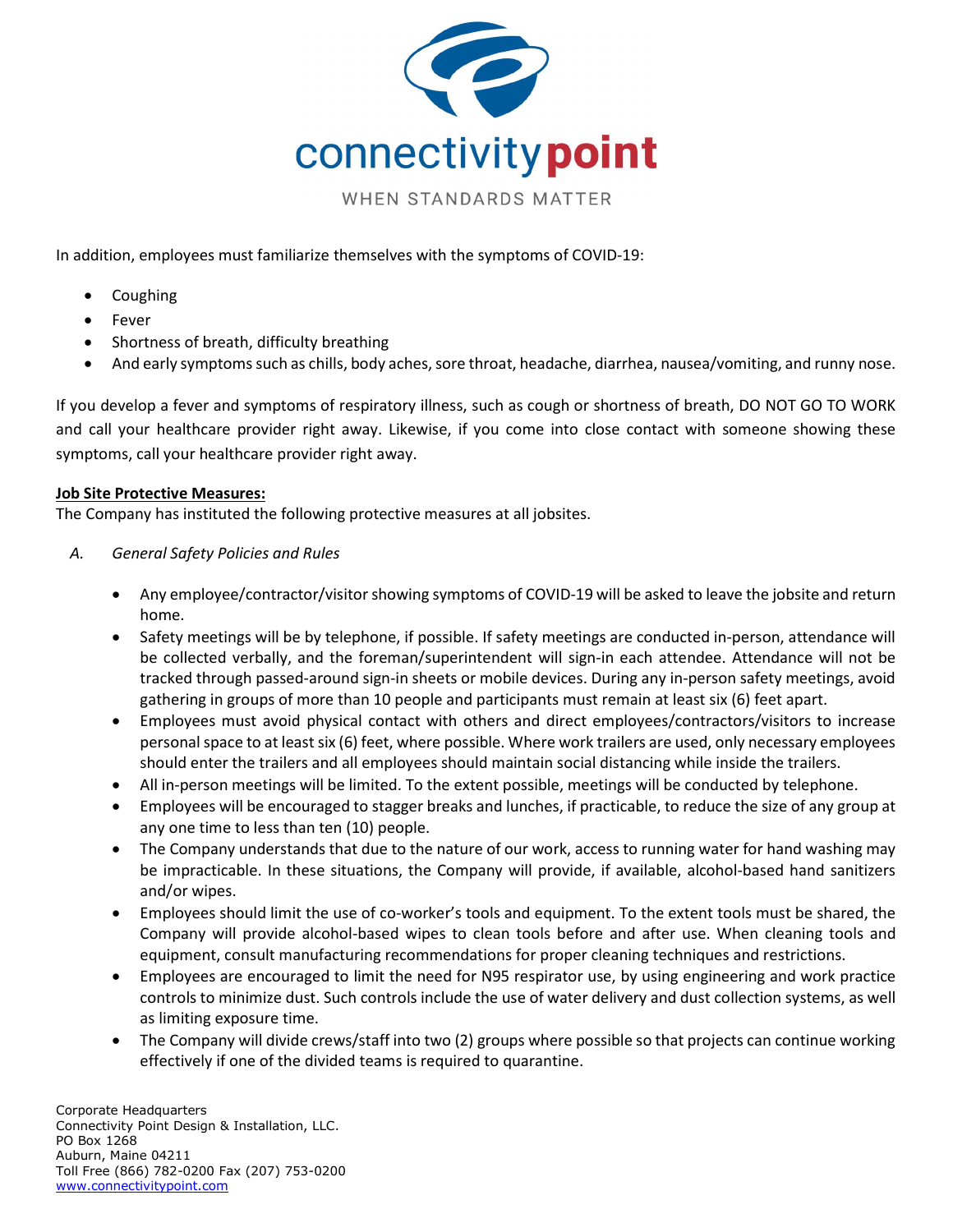

- As part of the division of crews/staff, the Company will designate employees into dedicated shifts, at which point, employees will remain with their dedicated shift for the remainder of the project. If there is a legitimate reason for an employee to change shifts, the Company will have sole discretion in making that alteration.
- Employees are encouraged to minimize ridesharing. While in vehicle, employees must ensure adequate ventilation.
- If practicable, employees should use/drive the same truck or piece of equipment every shift.
- In lieu of using a common source of drinking water, such as a cooler, employees should use individual water bottles.

### B. Workers entering Occupied Building and Homes

- When employees perform construction and maintenance activities within occupied homes, office buildings, and other establishments, these work locations present unique hazards with regards to COVID-19 exposures. All such workers should evaluate the specific hazards when determining best practices related to COVID-19.
- During this work, employees must sanitize the work areas upon arrival, throughout the workday, and immediately before departure. The Company will provide alcohol-based wipes for this purpose.
- Employees should ask other occupants to keep a personal distance of six (6) feet at a minimum. Workers should wash or sanitize hands immediately before starting and after completing the work.

### C. Job Site Visitors

- The number of visitors to the job site, including the trailer or office, will be limited to only those necessary for the work.
- All visitors will be screened in advance of arriving on the job site. If the visitor answers "yes" to any of the following questions, he/she should not be permitted to access the jobsite:
	- o Have you been confirmed positive for COVID-19?
	- o Are you currently experiencing, or recently experienced, any acute respiratory illness symptoms such as fever, cough, or shortness of breath?
	- o Have you been in close contact with any persons who has been confirmed positive for COVID-19?
	- o Have you been in close contact with any persons who have traveled and are also exhibiting acute respiratory illness symptoms?
- Site deliveries will be permitted but should be properly coordinated in line with the employer's minimal contact and cleaning protocols. Delivery personnel should remain in their vehicles if possible.

#### D. Personal Protective Equipment and Work Practice Controls

- In addition to regular PPE for workers engaged in various tasks (fall protection, hard hats, hearing protection), employers will also provide:
	- $\circ$  Gloves: Gloves should always be worn while on-site. The type of glove worn should be appropriate to the task. If gloves are not typically required for the task, then any type of glove is acceptable, including latex gloves. Employees should avoid sharing gloves.

Corporate Headquarters Connectivity Point Design & Installation, LLC. PO Box 1268 Auburn, Maine 04211 Toll Free (866) 782-0200 Fax (207) 753-0200 www.connectivitypoint.com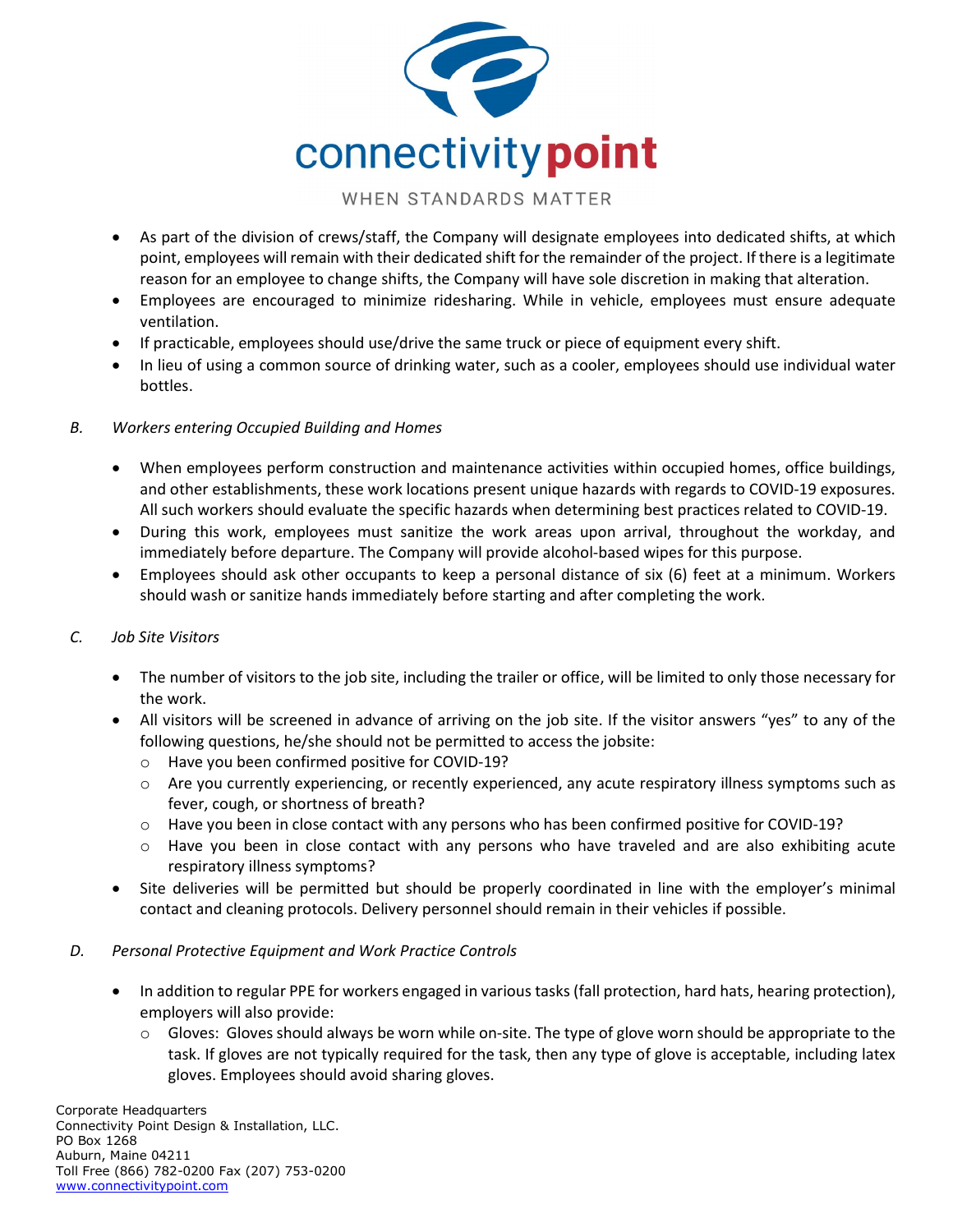

- o Eye protection: Eye protection should always be worn while on-site.
- $\circ$  NOTE: The CDC is currently not recommending that healthy people wear N95 respirators to prevent the spread of COVID-19. Employees should wear N95 respirators if required by the work and if available.
- Due to the current shortage of N95 respirators, the following Work Practice Controls should be followed:
- $\circ$  Keep dust down by using engineering and work practice controls, specifically with the use of water delivery and dust collection systems.
- o Limit exposure time to the extent practicable.
- $\circ$  Isolate workers in dusty operations by using a containment structure or distance to limit dust exposure to those employees who are conducting the tasks, thereby protecting nonessential workers and bystanders.
- Institute a rigorous housekeeping program to reduce dust levels on the jobsite.

### Job Site Cleaning and Disinfecting:

The Company has instituted regular housekeeping practices, which includes cleaning and disinfecting frequently used tools and equipment, and other elements of the work environment, where possible. Employees should regularly do the same in their assigned work areas.

- Jobsite trailers and break/lunchroom areas will be cleaned at least once per day. Employees performing cleaning will be issued proper personal protective equipment ("PPE"), such as nitrile, latex, or vinyl gloves and gowns, as recommended by the CDC.
- Any trash collected from the jobsite must be changed frequently by someone wearing nitrile, latex, or vinyl gloves.
- Any portable jobsite toilets should be cleaned by the leasing company at least twice per week and disinfected on the inside. The Company will ensure that hand sanitizer dispensers are always filled. Frequently touched items (i.e. door pulls and toilet seats) will be disinfected frequently.
- Vehicles and equipment/tools should be cleaned at least once per day and before change in operator or rider.
- If an employee has tested positive for COVID-19, OSHA has indicated that there is typically no need to perform special cleaning or decontamination of work environments, unless those environments are visibly contaminated with blood or other bodily fluids. Notwithstanding this, the Company will clean those areas of the jobsite that a confirmed-positive individual may have come in contact with before employees can access that workspace again.
- The Company will ensure that any disinfection shall be conducted using one of the following:
	- o Common EPA-registered household disinfectant.
	- o Alcohol solution with at least 60% alcohol; or
	- $\circ$  Diluted household bleach solutions (these can be used if appropriate for the surface).
- The Company will maintain Safety Data Sheets of all disinfectants used on site.

### Job Site Exposure Situations:

### Employee Exhibiting COVID-19 Symptoms

If an employee exhibits COVID-19 symptoms, the employee must remain at home until he or she is symptom free for 72 hours (3 full days) without the use of fever-reducing or other symptom-altering medicines (e.g., cough suppressants).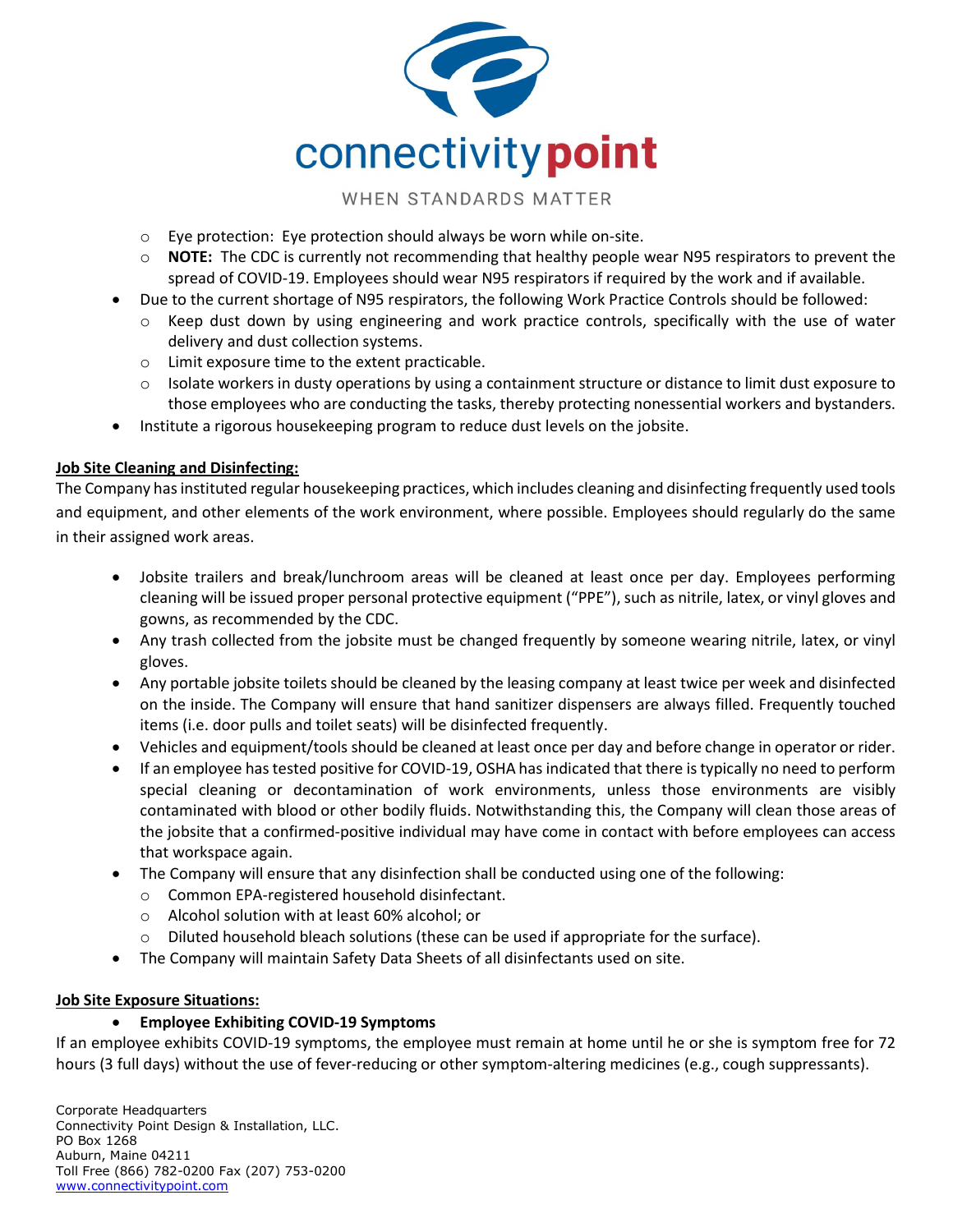

The company will similarly require an employee that reports to work with symptoms to return home until they are symptom free for 72 hours (3 full days). To the extent practical, employees are required to obtain a doctor's note clearing them to return to work.

### Employee Tests Positive for COVID-19

An employee that tests positive for COVID-19 will be directed to self-quarantine away from work. Employees that test positive and are symptom free may return to work when at least seven (7) days have passed since the date of his or her first positive test: and have not had a subsequent illness. Employees that test positive and are directed to care for themselves at home may return to work when: (1) at least 72 hours (3 full days) have passed since recovery;<sup>i</sup> and (2) at least seven (7) days have passed since symptoms first appeared. Employees that test positive and have been hospitalized may return to work when directed to do so by their medical care provider. The Company will require an employee to provide documentation clearing their return to work.

### Employee Has Close Contact with a Tested Positive COVID-19 Individual

Employees that have come into close contact with a confirmed-positive COVID-19 individual (co-worker or otherwise), will be directed to self-quarantine for 14 days from the last date of close contact with the carrier. Close contact is defined as six (6) feet for a prolonged period.

If the Company learns that an employee has tested positive, the Company will conduct an investigation into co-workers that may have had close contact with the confirmed-positive employee in the prior 14 days and direct those individuals that have had close contact with the confirmed-positive employee to self-quarantine for 14 days from the last date of close contact with the carrier. If an employee learns that he or she has come into close contact with a confirmed-positive individual outside of the workplace, he/she must alert a manager or supervisor of the close contact and also selfquarantine for 14 days from the last date of close contact with the carrier.

### OSHA Recordkeeping:

If a confirmed case of COVID-19 is reported, the Company will determine if it meets the criteria for recordability and reportability under OSHA's recordkeeping rule. OSHA requires construction employers to record work-related injuries and illnesses that meet certain severity criteria on the OSHA 300 Log, as well as complete the OSHA Form 301 (or equivalent) upon the occurrence of these injuries. For purposes of COVID-19, OSHA also requires employers to report to OSHA any work-related illness that (1) results in a fatality, or (2) results in the in-patient hospitalization of one or more employee. "In-patient" hospitalization is defined as a formal admission to the in-patient service of a hospital or clinic for care or treatment.

OSHA has decided that COVID-19 should not be excluded from coverage of the rule – like the common cold or the seasonal flu – and, thus, OSHA is considering it an "illness." However, OSHA has stated that only confirmed cases of COVID-19 should be considered an illness under the rule.

Thus, if an employee simply comes to work with symptoms consistent with COVID-19 (but not a confirmed diagnosis), the recordability analysis would not necessarily be triggered at that time.